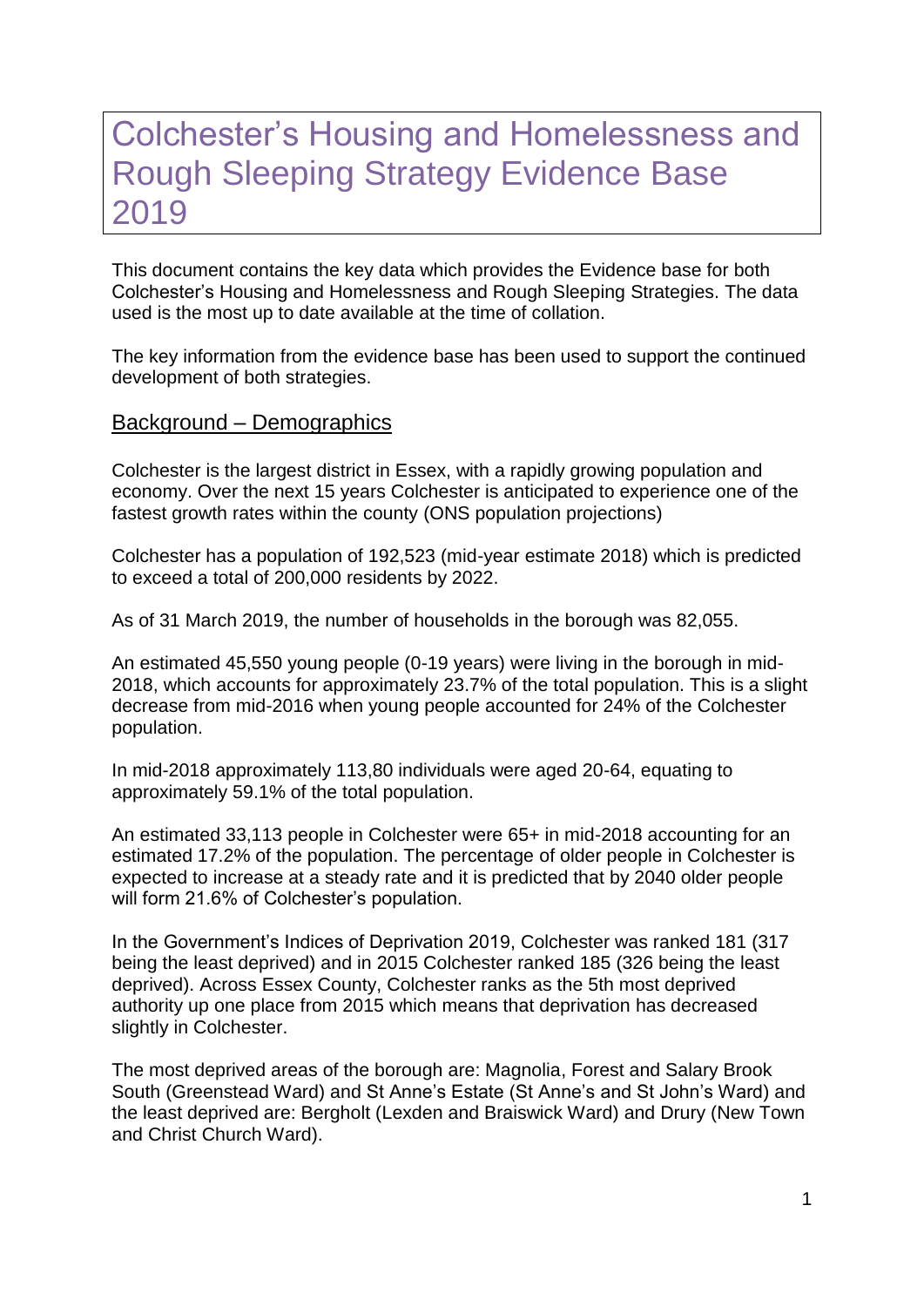#### **Dwellings in Colchester**

The table below shows the number of dwellings in Colchester by tenure as at  $1<sup>st</sup>$ April 2018. There has been an increase in the total number of dwellings from 1st April 2017 when there were 79,520 and in 2016 when there were 78,610. However, there has been a decrease in the number of dwellings owned by the Local Authority from 6,040 in 2016 and 5,980 in 2017.

Table 1: Dwellings in Colchester by tenure

| Local<br><b>Authority</b><br>(incl.<br>owned by Private<br>other | <b>Registered public</b> | <b>Other</b> | Private |        |
|------------------------------------------------------------------|--------------------------|--------------|---------|--------|
|                                                                  |                          |              |         |        |
| LAs)                                                             | Provider                 | sector       | sector  | Total  |
| 5,950                                                            | 5,150                    | 20           | 69,450  | 80,570 |

Source: MHCLG live tables

#### Housing Development

#### **Number of homes delivered**

Between April 2017 and March 2018, a total of **1048** new homes were built in Colchester and between April 2018 and March 2019 there were **1165** new homes built.

*Source: Colchester Borough Council Annual Position Statement 2019.*

#### **Number of affordable homes delivered**

During the year April 2018 to March 2019 a total of **125** new affordable homes were completed in Colchester.

Table 2: Affordable homes delivered

| <b>Type of affordable housing</b>      | Number of homes completed |
|----------------------------------------|---------------------------|
| <b>Registered Provider for renting</b> | 94                        |
| <b>Shared ownership</b>                | 23                        |
| <b>Social Rent (CBC)</b>               |                           |
| <b>Total</b>                           | 125                       |

Source:  *Colchester Borough Council* Registered Provider returns

The areas where these homes were completed included Chesterwell (Northern Gateway), Axial Way, Factory Hill Tiptree, Warren Lane Stanway, Severalls Hospital site, The Garrison, Wyvern Farm and Halstead Road Stanway.

Colchester Borough Council also partnered with Haig Housing Trust on an open market purchase project where Haig acquired 7 homes for ex service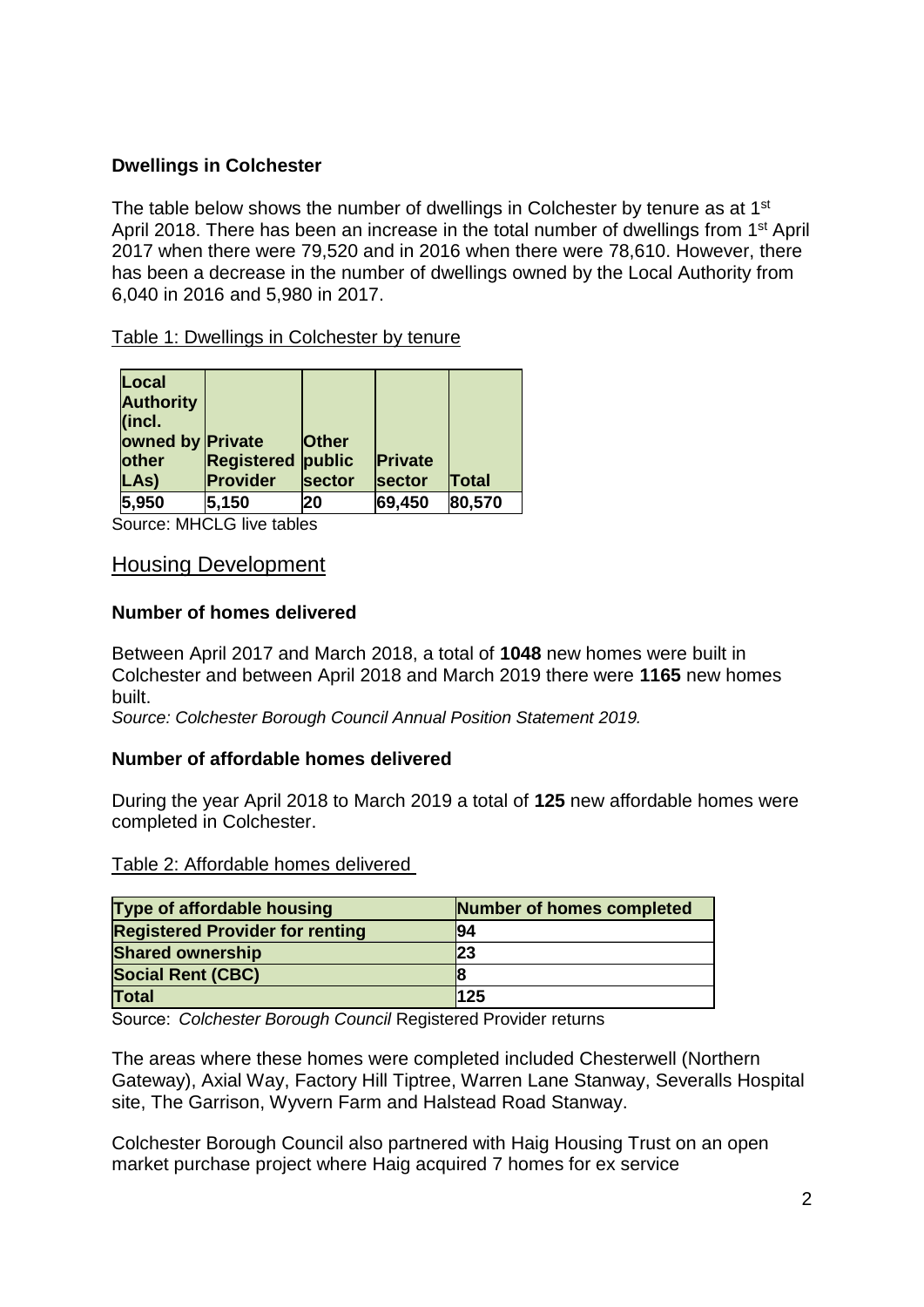personnel. Colchester Borough Council also purchased back 8 ex local authority properties through the Right to Buy Back scheme. These properties were one and two bed flats, a two-bed house and some three bed houses. The wards in which these properties were situated in Colchester, includes; Castle, Berechurch, St Anne's, St John's, Rural North, Prettygate and Shrub End. All properties purchased back have been let at Social rent.

The graph below shows the total number of new affordable homes completed in each year since 2016.

The Housing Strategy's target for affordable housing delivery for 2015-20 is 426 units. The total number of units completed over the last 3 years is 469, exceeding the 5-year target.



#### Figure 1: Affordable Housing Completions

Source: CBC Registered Provider returns

#### **House prices in Colchester**

The table below compares the changes in both the overall average house price and the average lower quartile house price from the previous year. The lower quartile house price is the bottom of the market - usually smaller homes and flats.

#### Table 3: House prices

#### **House prices in Colchester**

| <b>Date</b>                  | <b>April 2019</b> | <b>April 2018</b> |
|------------------------------|-------------------|-------------------|
| <b>Average price of home</b> | £291,855          | £291,226          |
| Lower quartile price         | £210,000          | E207,000          |

*Source: Hometrack*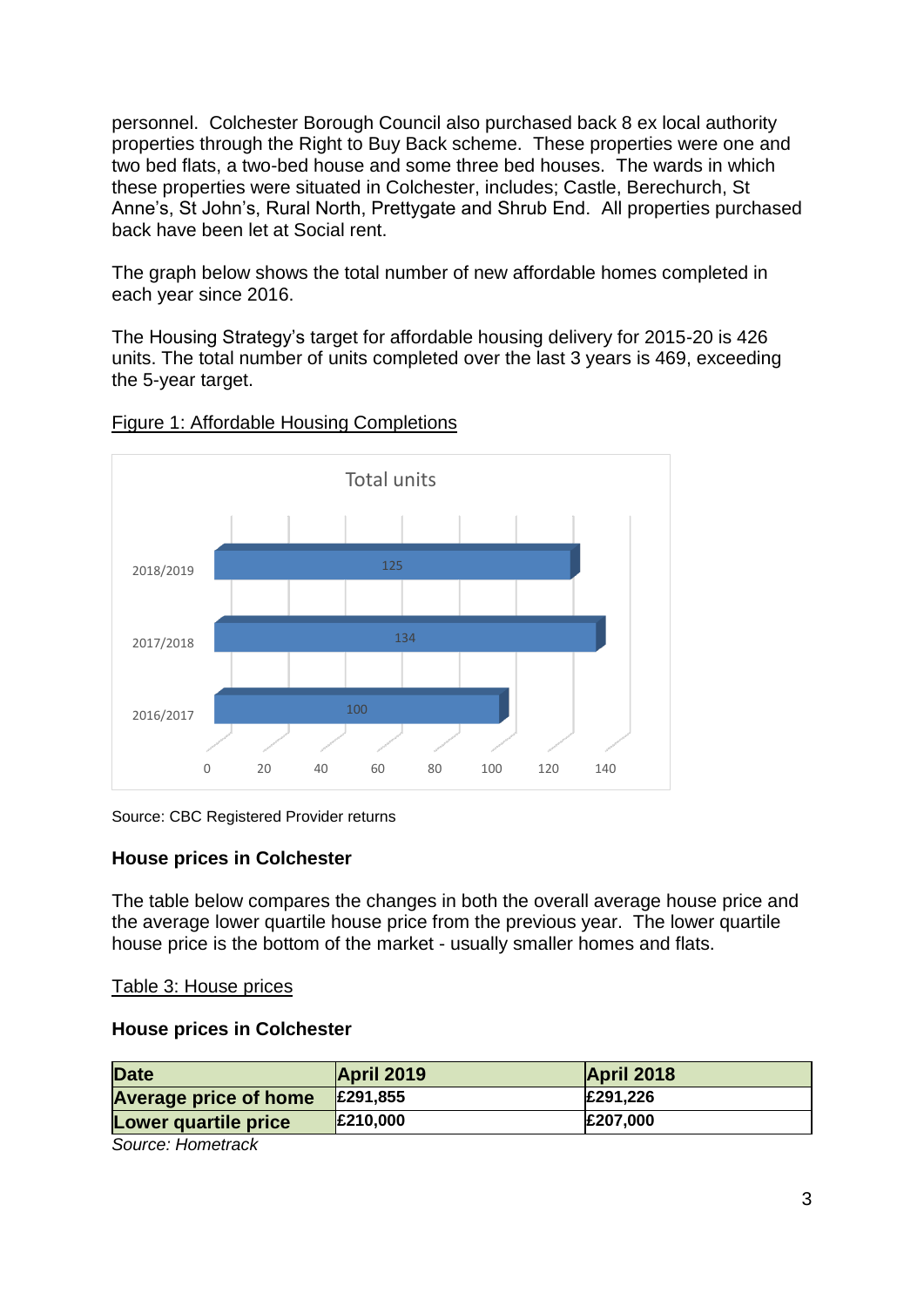The figures indicate that over the last year house prices have remained consistent.

## The Private Sector

In Colchester the demand for private rented accommodation is high and rents continue to rise.

Table 4 below compares the weekly rents in the private and public sectors against the Local Housing Allowance rates in Colchester in 2019.

| <b>Colchester</b><br>(Borough)<br><b>Rents £/pw</b> | 1 bed              | 2 bed              | 3 bed             | 4 bed              |
|-----------------------------------------------------|--------------------|--------------------|-------------------|--------------------|
| Housing<br>Association                              | 87                 | 103.8              | 120.1             | not available      |
| Private - 30th<br>Percentile                        | 132<br>$(-7)$      | 172<br>$(+10)$     | 213<br>(+6)       | 288<br>$(+9)$      |
| Private - 80%<br><b>Median</b><br>(affordable rent  | 110                | 146                | 184               | 250                |
| definition)                                         | $(-6)$             | $(+8)$             | (+6)              | $(+8)$             |
| Private $-$                                         | 138                | 183                | 230               | 312                |
| Median                                              | (-7)               | $(+10)$            | $(+7)$            | (+10)              |
| Private - Upper                                     | 158                | 206                | 265               | 351                |
| Quartile                                            | (+3)               | (+16)              | $(-3)$            | $(+8)$             |
| <b>Local Housing</b><br><b>Allowance</b>            | 106.67<br>(103.56) | 136.29<br>(132.32) | 165.93<br>(161.1) | 210.62<br>(204.49) |
| 80% rents vs<br><b>LHA</b>                          | $-E3.33$           | $-£9.71$           | $-£18.07$         | $-E39.38$          |

#### Table 4: Public and Private Sector rent comparison (weekly) 2016 vs 2019

Source: Hometrack and compared to rents and LHA rate in March 2016. Figures in brackets show 2016 values.

The table indicates that although rents have reduced slightly for 1-bedroom properties they have continued to rise for 2,3 and 4-bedroom properties. The Local Housing Allowance (Housing Benefit in the private sector) has only risen slightly for all property sizes following a government-imposed freeze for four years.

Although the affordable housing providers in Colchester are charging rents within the local housing allowance, this is not the case in the private rented sector. Therefore, renting in the private sector continues to be unaffordable for those in receipt of welfare benefits.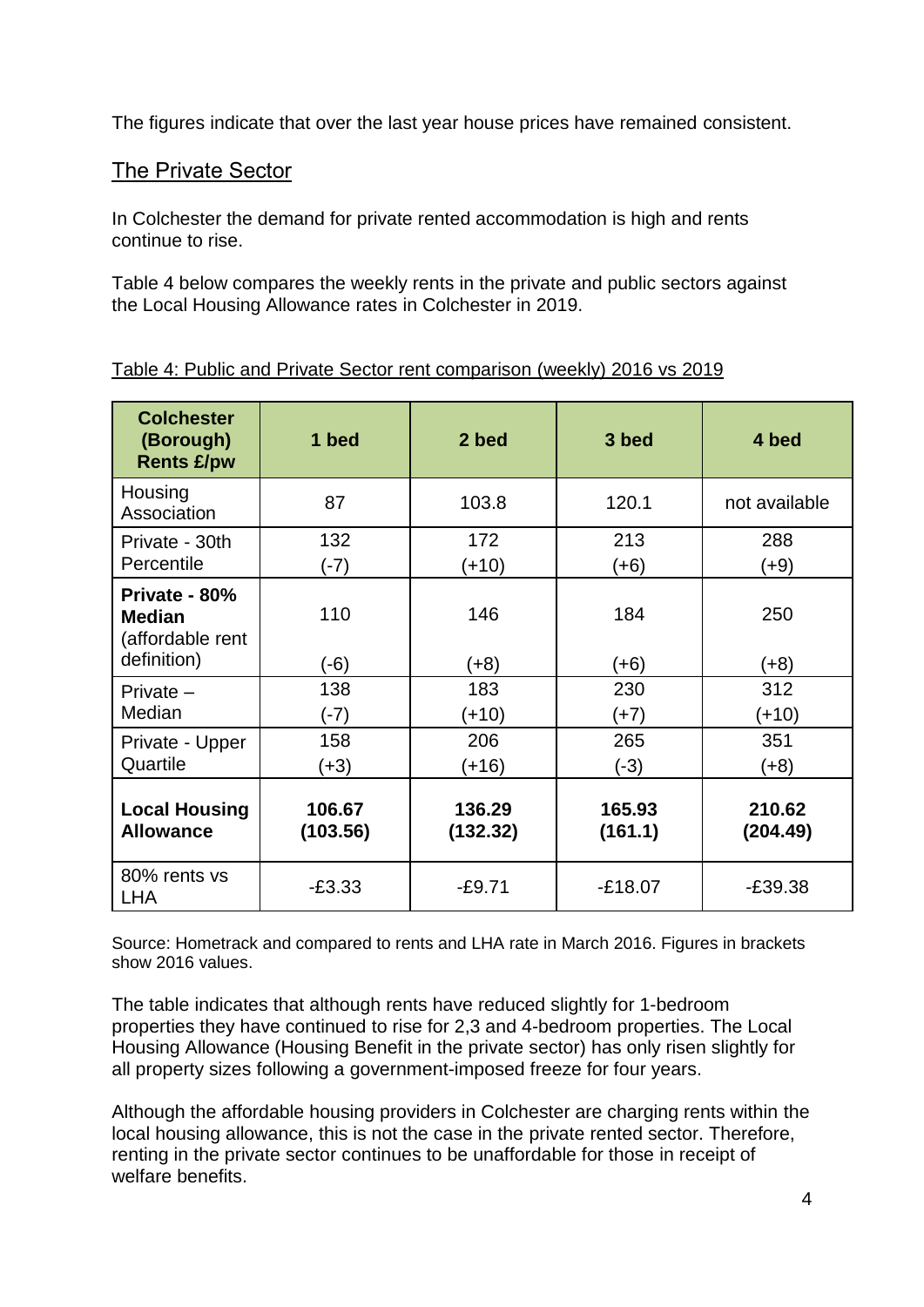Figure 2 below shows the difference between the weekly costs of renting a property in the private sector in Colchester compared to the Local Housing Allowance rate.



Figure 2: Local Housing Allowance vs Private Sector rents

Source: Hometrack

# The Housing Register

Colchester holds a housing register of people interested in Council or Registered Provider homes. Households eligible to join the register are assessed according to need and 'banded' as to their priority for rehousing. There are five bands (Bands A - E), depending on the assessed level of housing need.

The table below shows the number of households on the Housing register according to band as at 30<sup>th</sup> April 2019.

Table 5: Households on the register according to band

| <b>Banding</b>          | Number of households on<br>register |
|-------------------------|-------------------------------------|
| Α                       | 83                                  |
| B                       | 582                                 |
| $\overline{\mathbf{c}}$ | 784                                 |
| D                       | 180                                 |
| E                       | 1478                                |
| <b>Total</b>            | 3107                                |

*Gateway to Homechoice, 30th April 2019*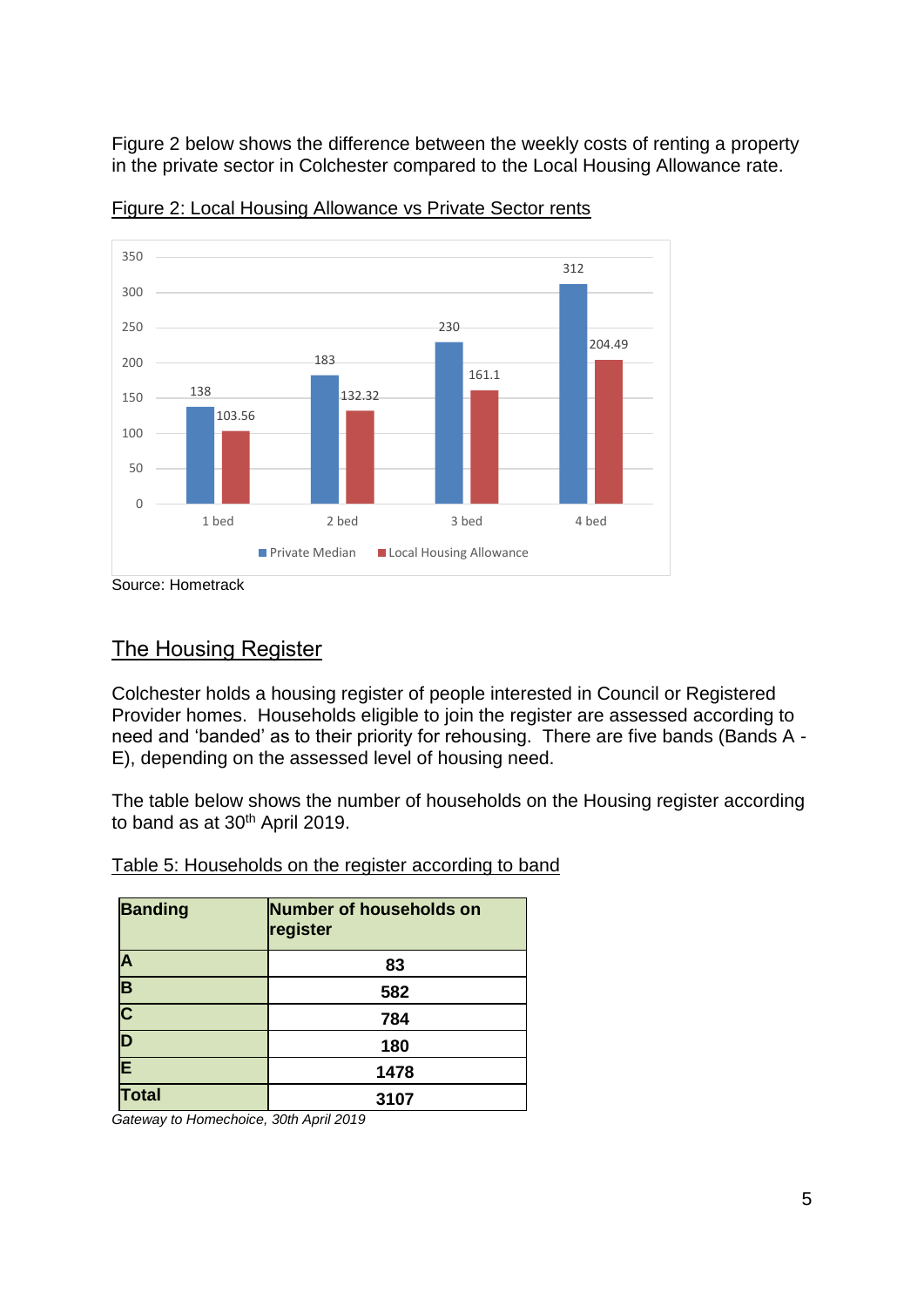The table below shows the number of households on the register by the number of bedrooms required. The highest demand as at 30<sup>th</sup> April 2019 was for two-bedroom accommodation.

| required            | Number of bedrooms Number of households on<br>the register |
|---------------------|------------------------------------------------------------|
| One                 | 870                                                        |
| <b>Two</b>          | 1256                                                       |
| <b>Three</b>        | 796                                                        |
| <b>Four or more</b> | 185                                                        |
| <b>Total</b>        | 3107                                                       |

Table 6: Households on the register according to number of bedrooms required

*Gateway to Homechoice, 30th April 2019*

# Social Housing Allocations and Nominations

Figure 5 below shows the total number of lettings to Council and Registered Provider properties in Colchester in the last 3 years. (This figure includes lettings to transfer applicants but does not include applicants that have moved via mutual exchange).



#### Figure 3: Lettings to Council and Registered Provider Properties

The number of lettings significantly increased by 22% between 2016-17 and 2017- 18, with a slight increase in the last year. However, it should be noted that in 2016- 17 there was a significant reduction in the number of lettings compared to the proceeding years as in 2014-15 there were 803 and in 2015-16 there were 752.

Source: Civica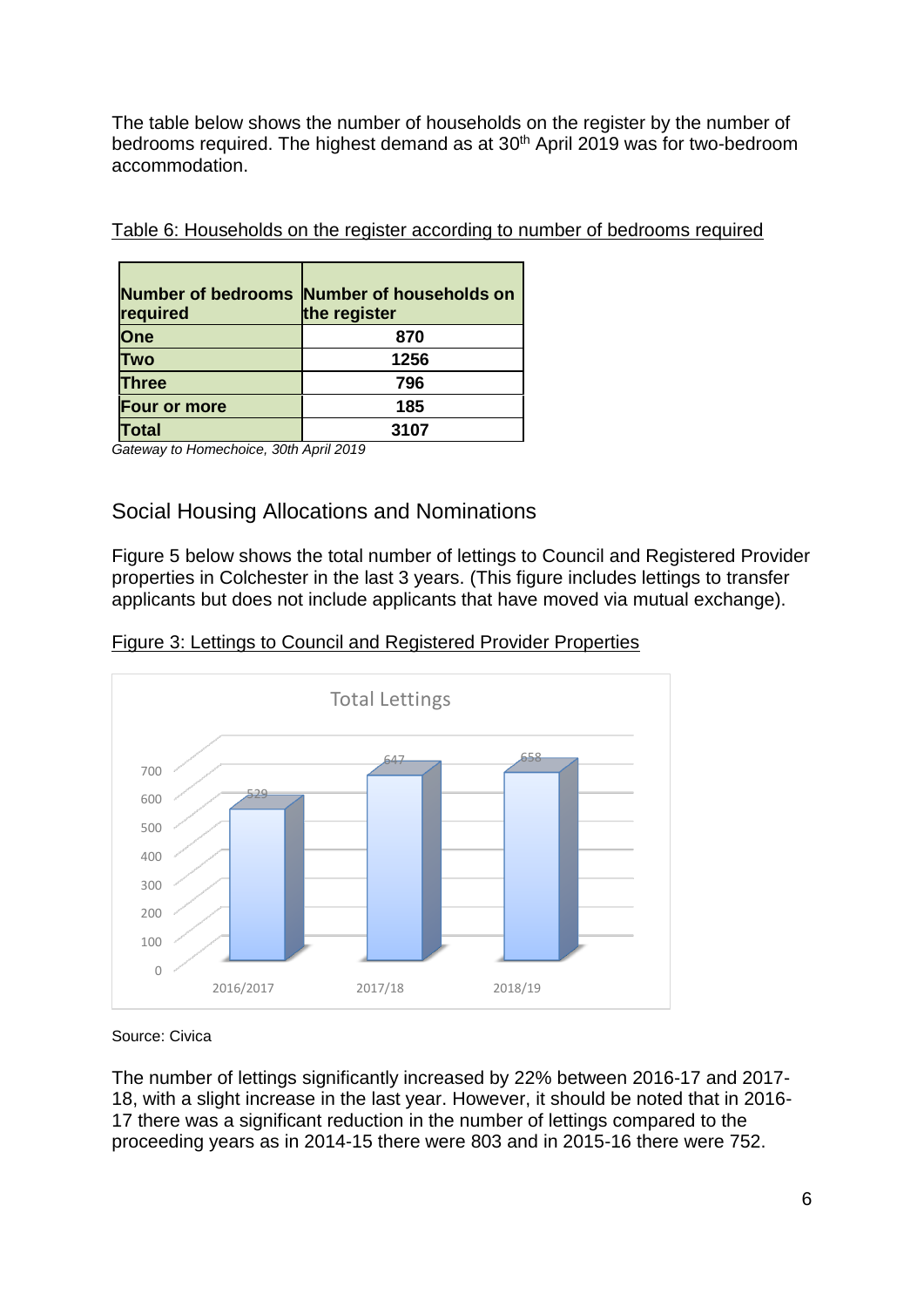The percentage of lettings by type of applicant has changed significantly in the last year as shown in the table below.

The percentage increase in transfer applicants will help create a 'churn' by freeing up properties for other households on the housing register. The main influence on this increase during 2018/19 was the closure of Maytree Court with 14 residents transferring during the year.

Other significant changes include a new Registered Provider development of 4 bed homes, providing scope for several tenants to transfer to a larger home, along with incentives (including priority on the housing register) to encourage tenants to downsize freeing up larger properties for families. In terms of the number of lets to transfers, these increased by 89 in 2018/2019.

#### Table 7: Percentage of applicants housed through Gateway to Homechoice

| Type of<br>applicant | 2016/17 |    | 2017/18 2018/19 |    |
|----------------------|---------|----|-----------------|----|
| <b>Direct</b>        |         | 36 | 30              | 26 |
| Homeless             |         | 39 | 38              | 29 |
| Transfer             |         | 25 | 32              |    |

Source: Civica

## **Right to buy**

Table 8 below shows the number of Council homes sold to tenants under the national Right to Buy scheme for the last 3 years. In the last year there has been a significant decrease (37%) in the number of homes sold under the scheme.

#### Table 8: Homes sold under RTB

| Year      | <b>Total homes</b> |
|-----------|--------------------|
| 2016/2017 | 51                 |
| 2017/2018 | 46                 |
| 2018/2019 |                    |

Source: CBC data

## Homelessness in Colchester

Detailed information on people that have made a homelessness application to Colchester Borough Council up until 2018-19 was recorded on the P1E returns that were sent to the Department of Communities and Local Government (DCLG) quarterly.

The P1E provided data on households who presented themselves as homeless to the Local Authority, and those who were accepted as unintentionally homeless and in priority need. Although information from the P1E provided an indicator of homelessness in Colchester it did not represent the whole picture.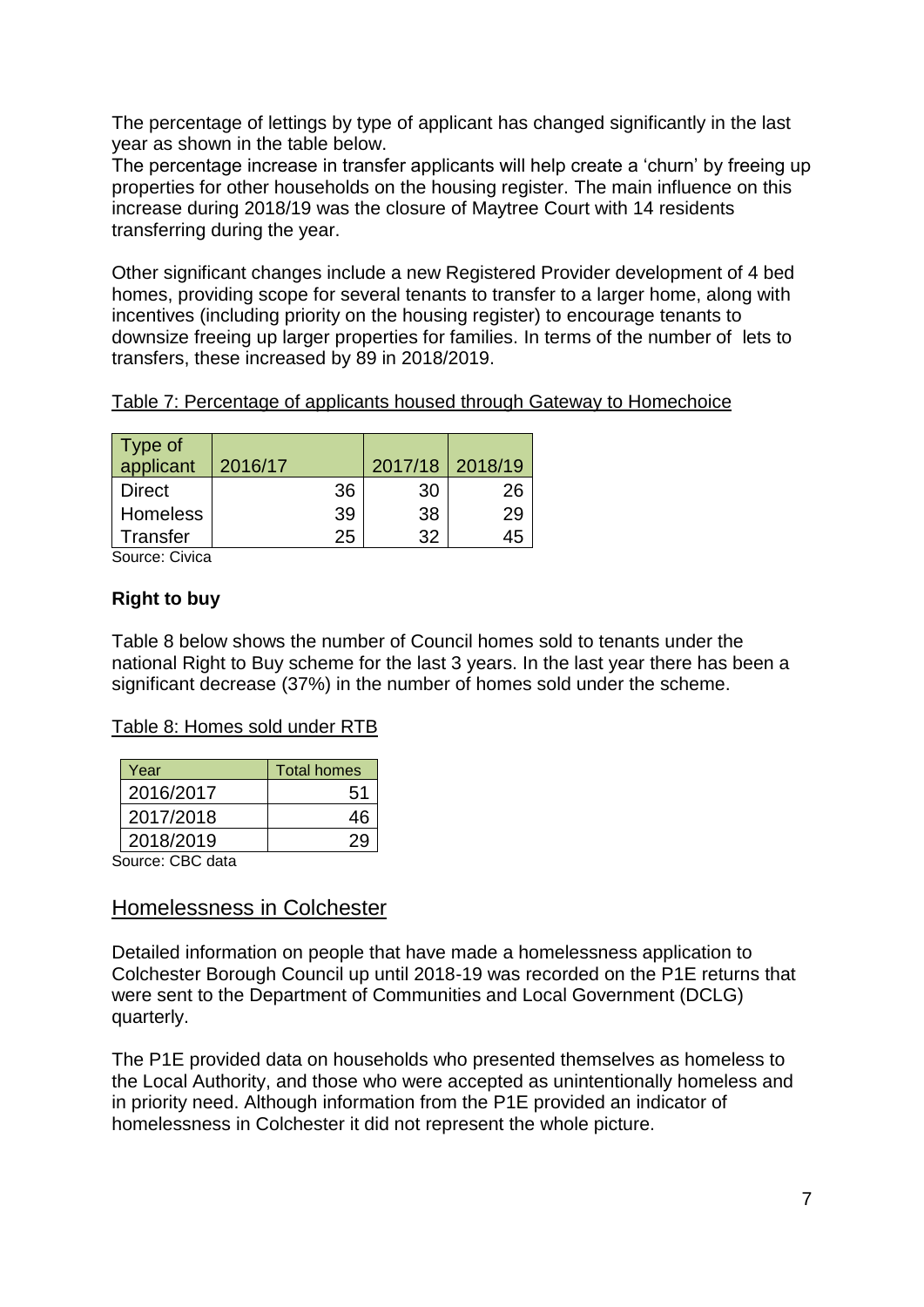#### **The Homelessness Reduction Act**

The new Act became law in April 2017 and came into force in April 2018. The government published a new code of guidance that set out in more detail how the changes should be implemented.

The new Homelessness Reduction Act includes two main duties: The Prevention duty – requires councils to intervene to prevent homelessness at an earlier stage, when a household is at risk of losing their home in the next 56 days. This includes private sector tenants who are served with an eviction notice. The Relief duty - requires councils to offer more advice and support to anyone who is already homeless, regardless of whether they are in priority need and may involve offering accommodation.

Councils must also draw up personalised plans for people that are homeless and anyone who is at risk of becoming homeless.

In addition to these two main duties, public authorities that have contact with clients who are homeless or at risk of homelessness will be required to refer them to local authorities with the person's consent.

The Ministry of Housing Communities and Local Government (MHCLG) will also require additional information from Local Authorities on homeless clients in order to monitor the impact of the main duties. A new recording system has been set up to capture this information known as H – CLIC.

The introduction of the Homelessness Reduction Act has had an impact on the way the Council's housing service is delivered. Actions to monitor the impact on homelessness have been incorporated into the Housing and Homelessness and Rough Sleeping Strategies Delivery Plans.

As the statistics are new and still at an experimental stage, we have only been able to provide the headline information. This is a national position and not unique to Colchester.

The graph below shows the total number of Homelessness applications and acceptances for the last 3 years.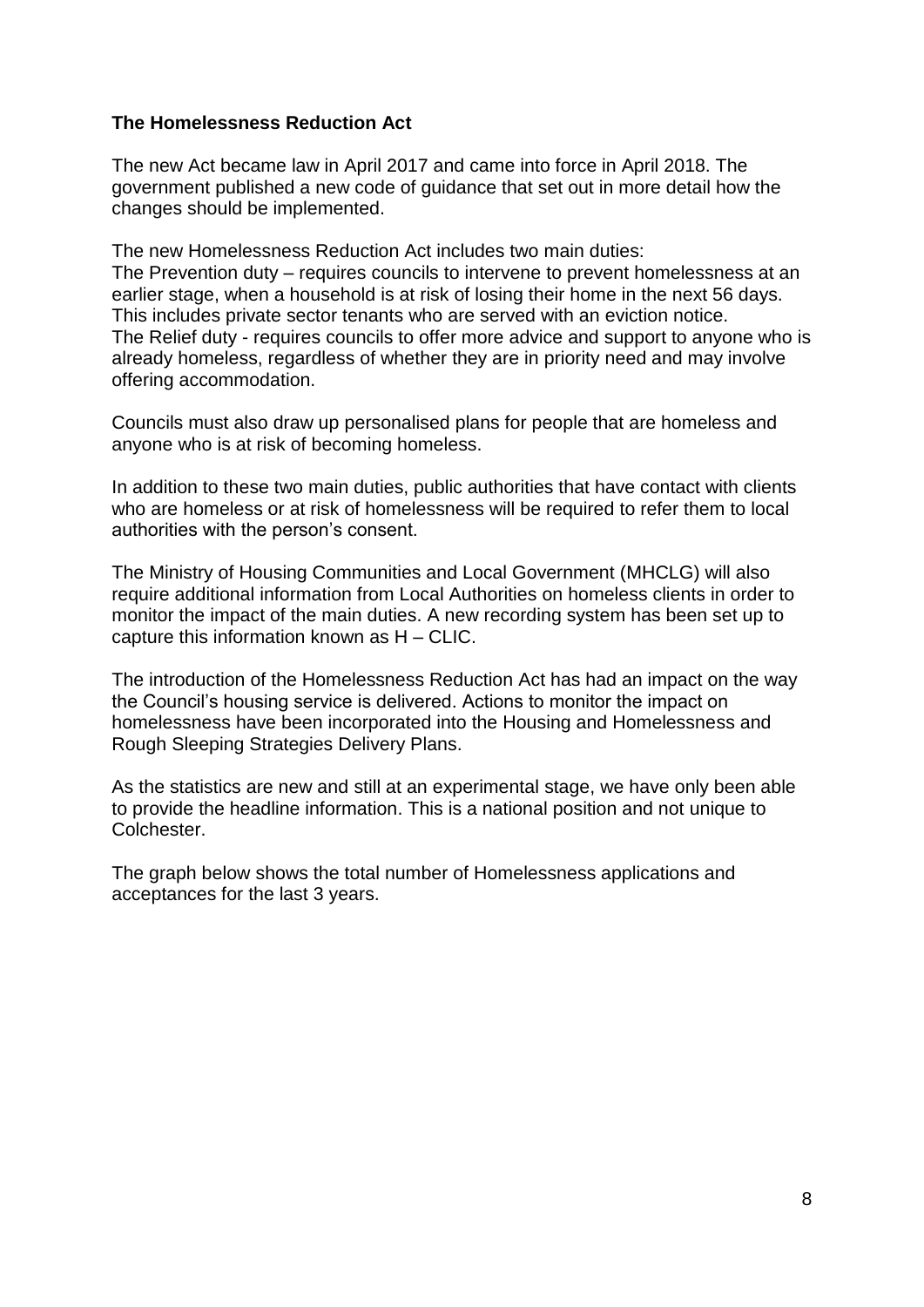

Figure 4: Applications and Acceptances



During 2017/18 the number of homelessness applications In Colchester decreased by 39% from the previous year. This follows the national trend as in England Local housing authorities made 25,750 decisions on homeless applications in January to March 2018 which was 10% lower than in the same quarter of 2017 when there were 28,430 applications.

The number of homelessness acceptances also decreased by 45% in 2017/18 from the previous year. Between 1 January and 31 March 2018 local authorities in England accepted a homelessness duty to 13,320 households, which was down 9% on the same quarter of the previous year when the number of acceptances were 14,600.

The significant differences in the figures for 2018-19 from the previous year are due to the changes in legislation and are therefore not directly comparable.

Information from the MHCLG Statistical release states; "The 2017 Homelessness Reduction Act amendments to statutory homelessness duties mean that any household approaching a local authority for assistance on or after the 3rd April 2018 was assessed under different criteria than previously. Local authorities are required to make inquiries into a homeless application whenever they have reason to believe that an applicant household may be homeless or threatened with homelessness within 56 days. Applicants threatened with becoming homeless within 56 days who are eligible for assistance, will be owed a prevention duty. Those already homeless will be owed a relief duty. These duties are owed irrespective of whether the applicant may or may not have **priority need** or considered to be '**intentionally homeless"**.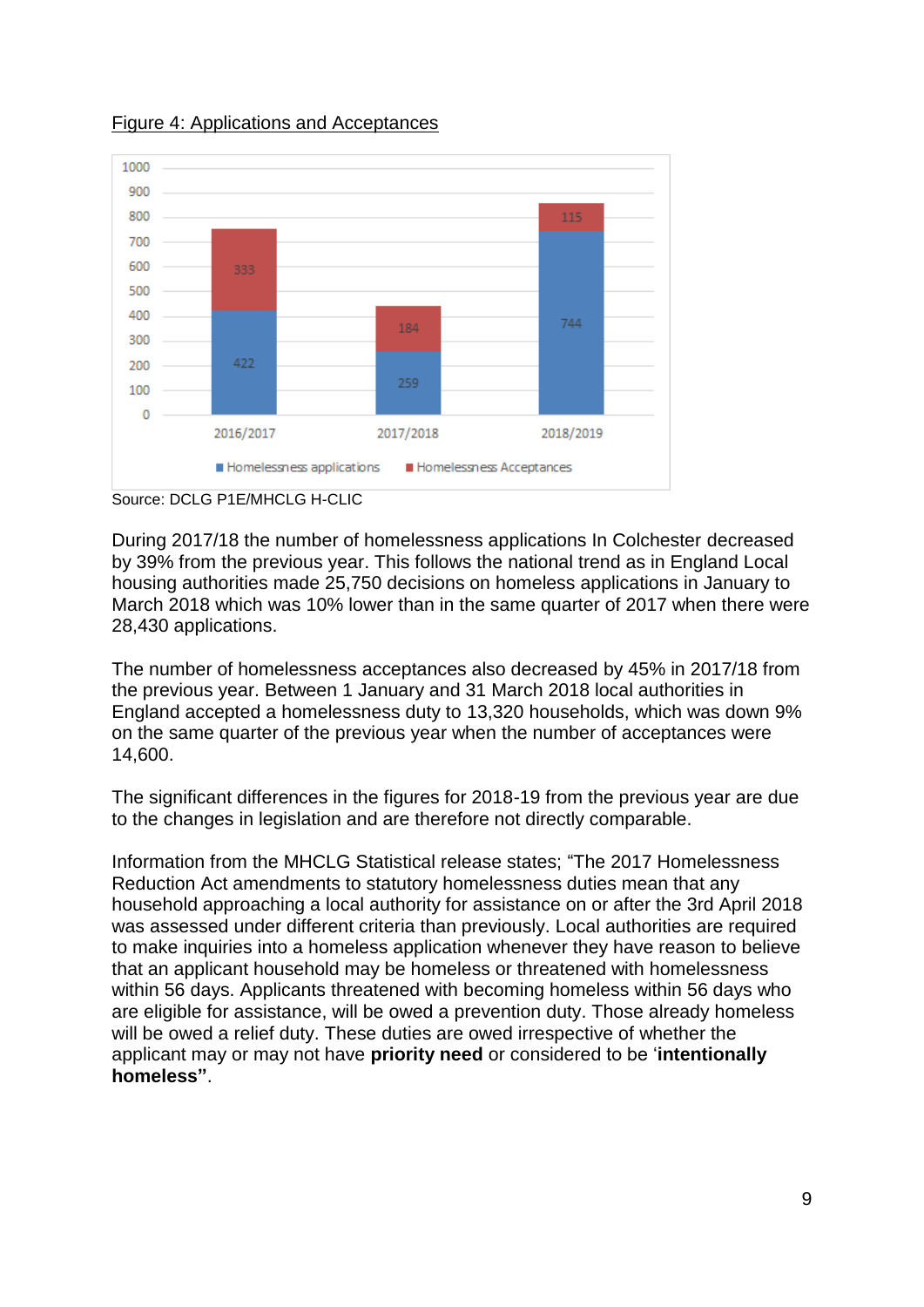#### **Households in temporary accommodation**

The table below shows the total number of households in temporary accommodation as at 31<sup>st</sup> March for the last 3 years. From 31<sup>st</sup> March 2017 to 31<sup>st</sup> March 2018 there was a significant decrease of 25% in the number of households accommodated and at the end of March 2019 there was a slight increase.

|  | Table 9: Households in Temporary accommodation (TA) |  |  |
|--|-----------------------------------------------------|--|--|
|--|-----------------------------------------------------|--|--|

| TA snap shot as at: | $31$ -Mar-17 | 31-Mar-18 | 31-Mar-19 |
|---------------------|--------------|-----------|-----------|
| Гоtal               | 204          | 154       | 79        |

Source: DCLG P1E

#### **Homelessness Prevention**

Due to the change in legislation the information previously provided is no longer being recorded in the same way:

• Homelessness Prevention and Relief statistics from partner agencies can no longer be added to the Housing Solutions Team statistics, as they were previously, and the criteria for prevention has changed.

The timeframes used to measure prevention or relief of homelessness under the new legislation (56 days for prevention and a further 56 days for relief) mean that reliable statistics were not available for at least the first 9 months of 2018-19, this has been acknowledged by the Ministry of Housing, Communities and Local Government.

The table below shows the total number of cases where homelessness was prevented by the Housing Options Team and partner organisations in Colchester, for the 3 years prior to 2018-19 when the Homelessness Reduction Act was introduced.

#### Table 10: Homelessness Prevention cases

| <b>Homelessness</b><br>Prevention | 2015/16   2016/17 |      | 2017/18    |
|-----------------------------------|-------------------|------|------------|
| Total cases                       | 1572              | 1648 | <b>869</b> |

Source: DCLG P1E

Table 10 above shows that since 2015 there has been a significant increase in the number of households that have been prevented from becoming homeless.

Table 11 below shows the number of cases where homelessness has been prevented or relieved for each quarter of 2018 – 2019 by the Housing Solutions Team at Colchester Borough Homes.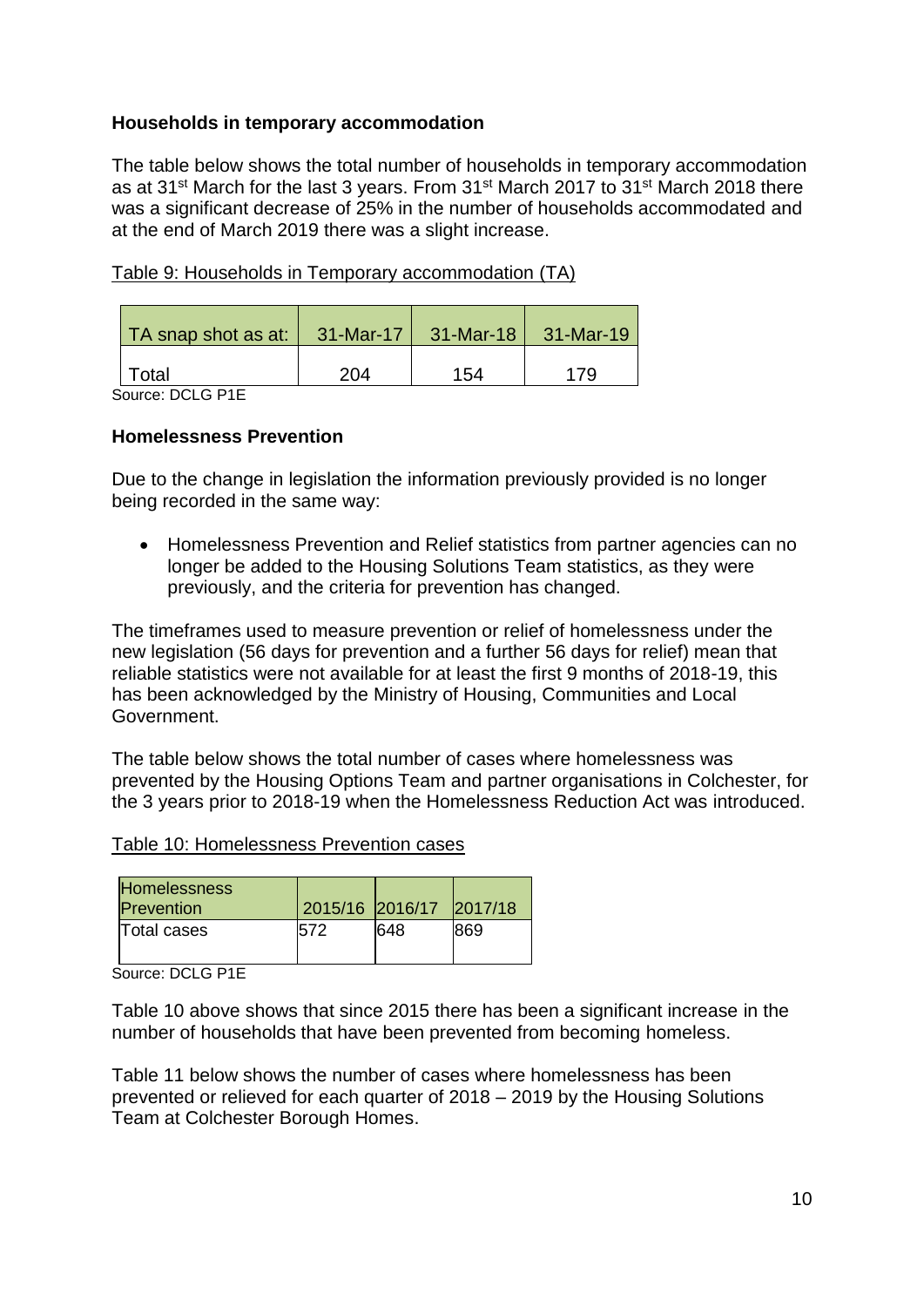#### Table 11: Homelessness Prevention and Relief cases

|                          | Qtr 1: April-<br><b>June 2018</b> | Qtr 2: July-<br>September<br>2018 | <b>IQtr</b><br>3: October-<br><b>December</b><br>2018 | <b>IQtr</b><br>$ 4:$ January-<br><b>March 2019</b> |
|--------------------------|-----------------------------------|-----------------------------------|-------------------------------------------------------|----------------------------------------------------|
| <b>Homelessness</b>      | 22 prevented                      | 38 prevented                      | 54 prevented                                          | 72 prevented                                       |
| <b>Prevention/Relief</b> | 9 relieved                        | 17 relieved                       | 29 relieved                                           | 35 relieved                                        |

Source: MHCLG H-clic

In 2018 – 2019 the total number of households that were prevented from becoming homeless by the Housing Solutions Team were 186 and 90 households were relieved from homelessness.

## **Customer Support Team**

The Customer Support Team provides support and guidance to our more vulnerable residents or those navigating complex situations. The team operates from the Library and Community Hub in Colchester Town Centre.

The team's specialist officers provide advice and support in the areas of Welfare Reform, Welfare Benefits and employment. The team also assess applications to discretionary funds. The team works very closely with Colchester Borough Homes Housing Solutions Team and other partners within the wider community.

#### **Welfare Benefit Advice and Employment Support**

Stabilising and then maximising income are key factors in securing or maintaining a tenancy. In 2018/19 the team assisted 537 residents in relation to Welfare Benefit and Employment advice.

## **Discretionary Housing Payment (DHP)**

Each year Local Authorities receive a government grant, to support those receiving Housing Benefit or the Housing Element of Universal Credit, who need extra help with their housing costs. Colchester Borough Council contributes an additional £50k to this grant.

| Year      | <b>GovernmentCBC</b><br><b>S</b> rant |         | <b>Total</b> |
|-----------|---------------------------------------|---------|--------------|
| 2018/2019 | £394.224                              | £50,000 | £444,224     |
| 2019/2020 | £324,348                              | £50,000 | £374,348     |

Table 12: Colchester Borough Council DHP grant allocations:

The Customer support team works with several partners and organisations locally to help with the decision-making process and deliver longer term solutions to residents to retain tenancies and prevent homelessness.

In order to maximise the support offered to the residents of Colchester, the team ensure that the Council's Discretionary Funds are fully allocated each financial year.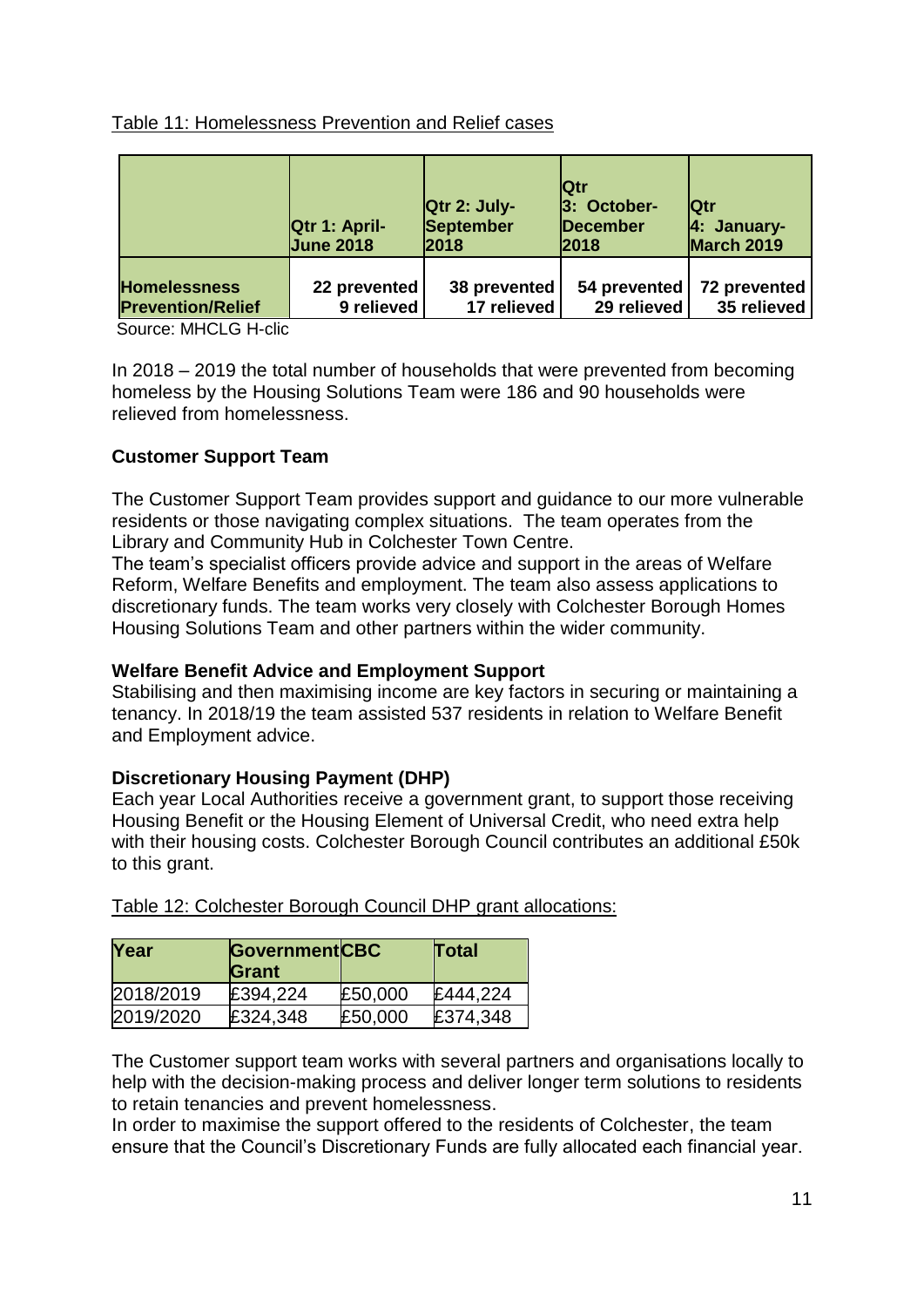In 2018 the team awarded Discretionary Housing Payments to 718 residents.

# Single Homeless and Rough Sleepers

There are a significant number of single homeless people in Colchester that the Council does not owe a main duty to house because they are not in priority need as set out by homelessness legislation.

Voluntary sector organisations in Colchester provide valuable advice, support and accommodation for the growing number of single homeless people.

The Youth Enquiry Service (y.e.s) offers support to young people between the ages of 16 to 25 who are faced with homelessness or are threatened with homelessness. Y.e.s also offers counselling, support with debts and benefit eligibility and a teenage pregnancy service offering support to young parents and young parents to be.

- Between April 2017 and March 2018, y.e.s supported 302 clients and helped 69 clients into accommodation to prevent them from becoming homeless.
- Between April 2018 and March 2019, y.e.s supported 317 clients and helped 59 clients into accommodation to prevent them from becoming homeless.

Colchester Emergency Night Shelter (CENS) provides emergency accommodation for homeless people aged 18 and over. The Night Shelter works with its residents to address any support needs and to assist them in finding secure housing.

- Between April 2017 and March 2018, CENS ran at 82% occupancy which equated to **5,972** bed nights. **209** clients stayed at CENS of which **97** moved on into accommodation
- Between April 2018 and March 2019, CENS ran at 79% occupancy which equated to **5,803** bed nights.**172** clients stayed at CENS of which **94** moved on into accommodation

#### **Rough Sleepers**

Local Authorities are required to provide a figure for the number of people rough sleeping in the area to the government on an annual basis; this can either be by way of a count or by providing an estimate from information gathered from local organisations.

In November 2018 a street count was conducted on one night in Colchester and 13 people were found to be sleeping rough. This is a significant reduction on the previous year when 20 rough sleepers were found.

In December 2016 Colchester Borough Council and Tendring District Council put in a joint bid for funding as part of the DCLG Rough Sleeper programme. CBC were the lead authority for the funding and Co-ordinated the bid. The amount of funding secured was £239,375.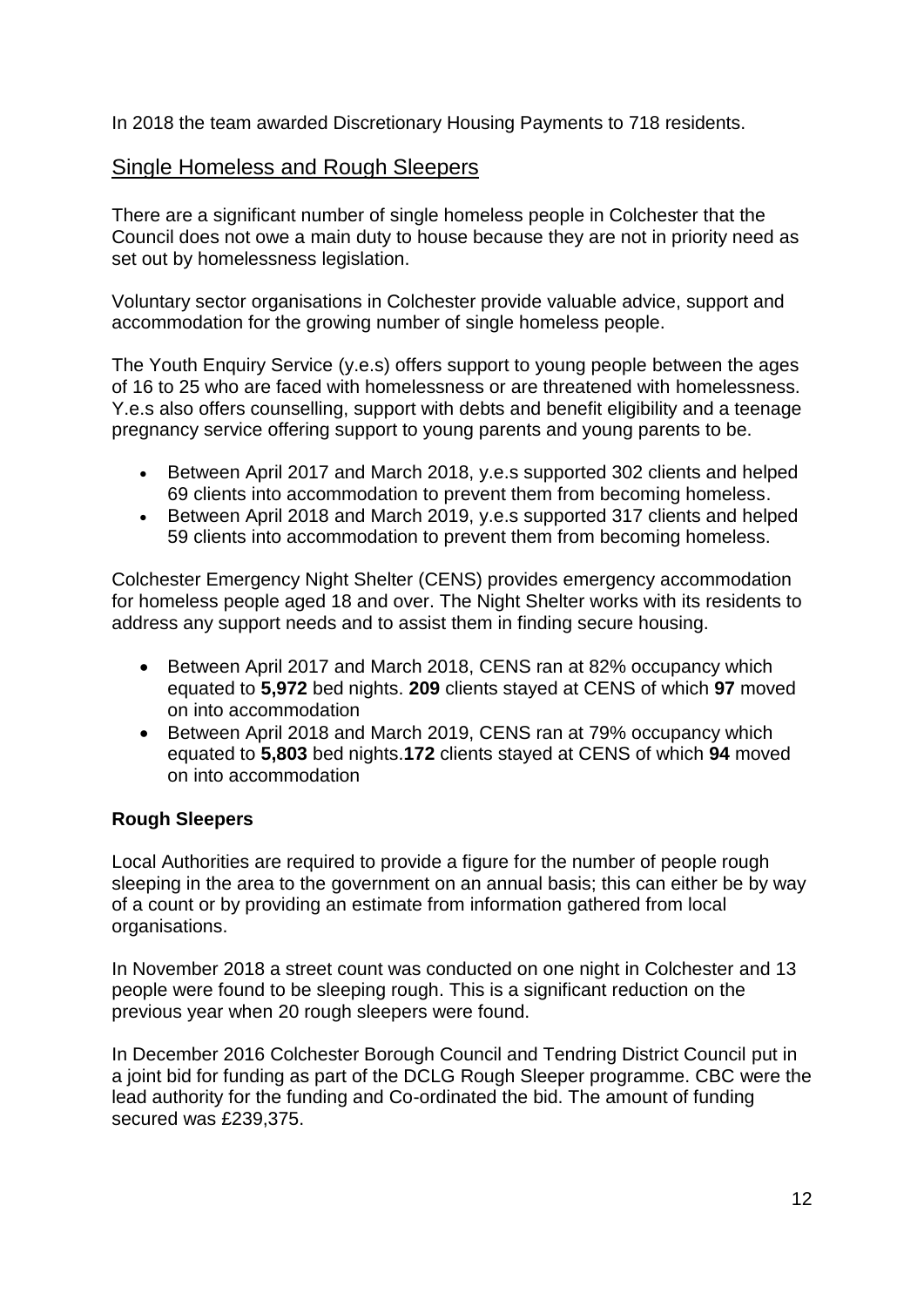The funding was used to provide an Early Response Rough Sleeper Co-ordinator in both Colchester and Tendring local authority's, in Colchester this was delivered by Colchester Borough Homes.

The funding provided an opportunity to retain a more co-ordinated approach to preventing homelessness and rough sleeping in each area. The Co-ordinators worked with local partner organisations who have the skills and expertise in this field. to develop a more targeted and assertive approach to rough sleeping and to support and help secure accommodation for people living on the street.

In May 2018 the Ministry of Housing Communities and Local Government (MHCLG) identified Colchester as an area eligible to bid for additional funding during 2018/19 to further reduce rough sleeping. CBC in conjunction with CBH, were successful in securing £192,683 of funding. 4 key interventions were identified for the funding:

- To provide an assertive street outreach service, especially out of hours provision and helping those rough sleepers who have no local connection to Colchester return to the area where they do have a local connection.
- To provide an opportunity to pilot a 'Housing First' approach for 6 months with a Registered Provider that provides supported housing (The concept of Housing First is to provide a stable home and intensive personalised support and case management to homeless people with multiple and complex needs).
- To Increase bed spaces and support staff capacity at Colchester Night Shelter,

specifically, for Colchester people at risk of rough sleeping.

• To provide continuous Severe Weather Emergency Provision (SWEP) from the end of October - mid March, with specialist support staff to prevent people moving back to the street once the provision ends.

## **Outcomes from December 2018 to the end of April 2019:**

- 25 rough sleepers have been supported into emergency accommodation
- 7 rough sleepers have been supported into temporary accommodation
- 7 rough sleepers have been supported into long term accommodation
- 10 rough sleepers have been reconnected back to the area from which they came
- 4 people at risk of rough sleeping were supported into accommodation and prevented from living on the street
- The Housing First scheme has been successful in supporting 2 people to move on into more permanent accommodation.
- 21 rough sleepers have been referred and accepted into Colchester Emergency Night Shelter.

Colchester Borough Council were also invited to bid for further funding to continue the interventions for 2019-20. Further funding of £204,753 has been awarded.

In total **£517,123.50** of funding has been secured from the three government funding streams to prevent, reduce and support rough sleepers in Colchester.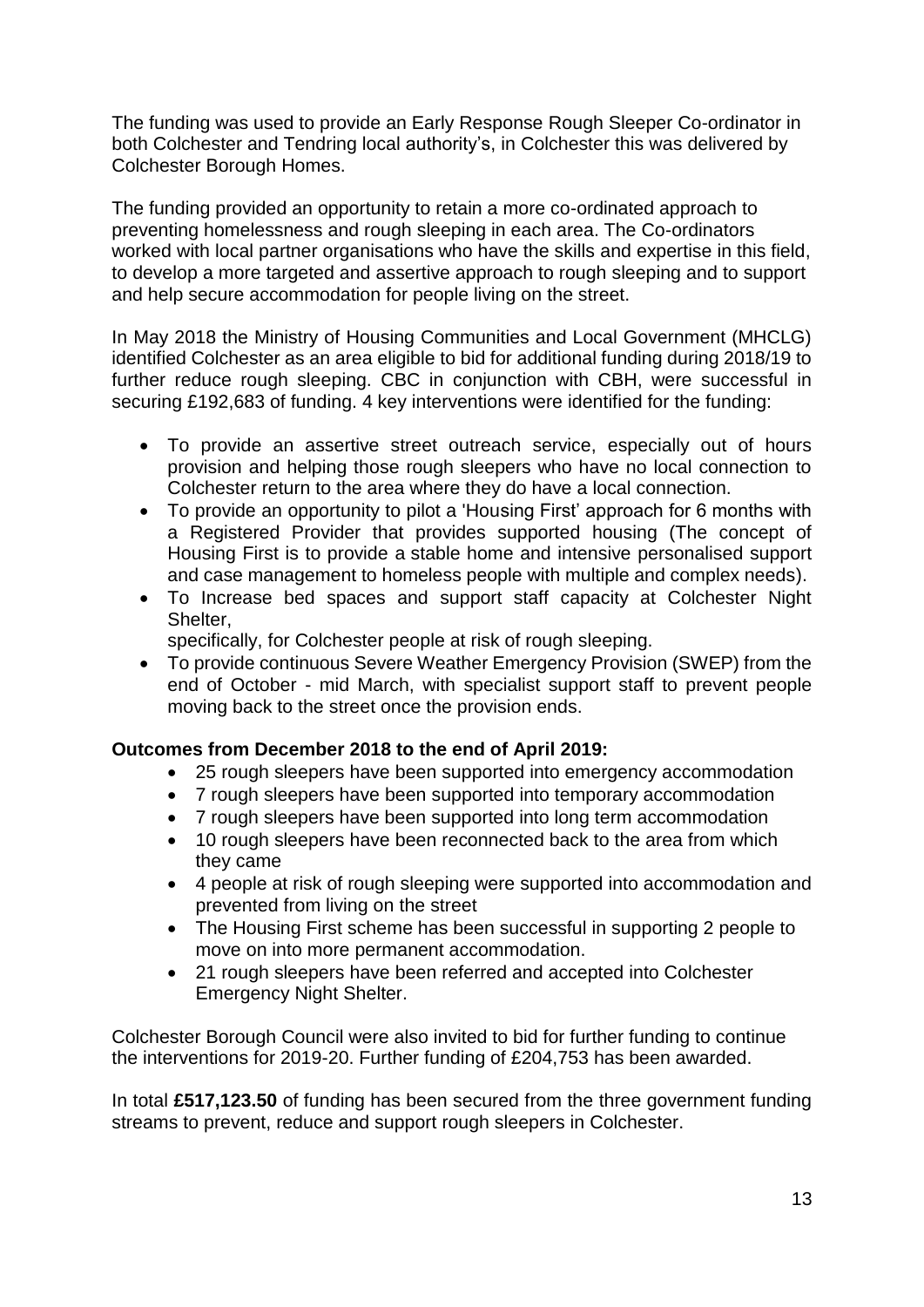In addition to the annual rough sleeper street counts, areas that have received government funding are required to do counts every 2 months. On 31st May 2019 the count found 7 people sleeping rough which gives a good indication of the success that the interventions are having on rough sleeping in Colchester.

## Possession actions in the private and public sector

#### **Landlord possession actions**

As shown in the graph below, there has been a significant decrease of 20% in the number of Landlord possession claims issued in the social and private rented sectors in Colchester, from 2016 to 2018. The number of outright orders has also slightly decreased over the same period. These figures are in line with the long-term decreasing trend nationally since 2014. However, the number of repossessions in the local authority area increased by 49% between 2017 and 2018.



Figure 5: Landlord Possession Actions

Source: Ministry of Justice statistics

## **Mortgage Possession actions**

The graph below shows that there has been a slight increase in the number of mortgage possession claims in Colchester since 2016. However there has been a slight decrease in the number of outright orders.

This follows the national trend which showed that claims for possession in October to December 2018 were up by 30% from the same quarter in 2017.

It is too early to establish if this is a reversal of the downward trend between 2009 and 2015 or a fluctuation in the number of claims received.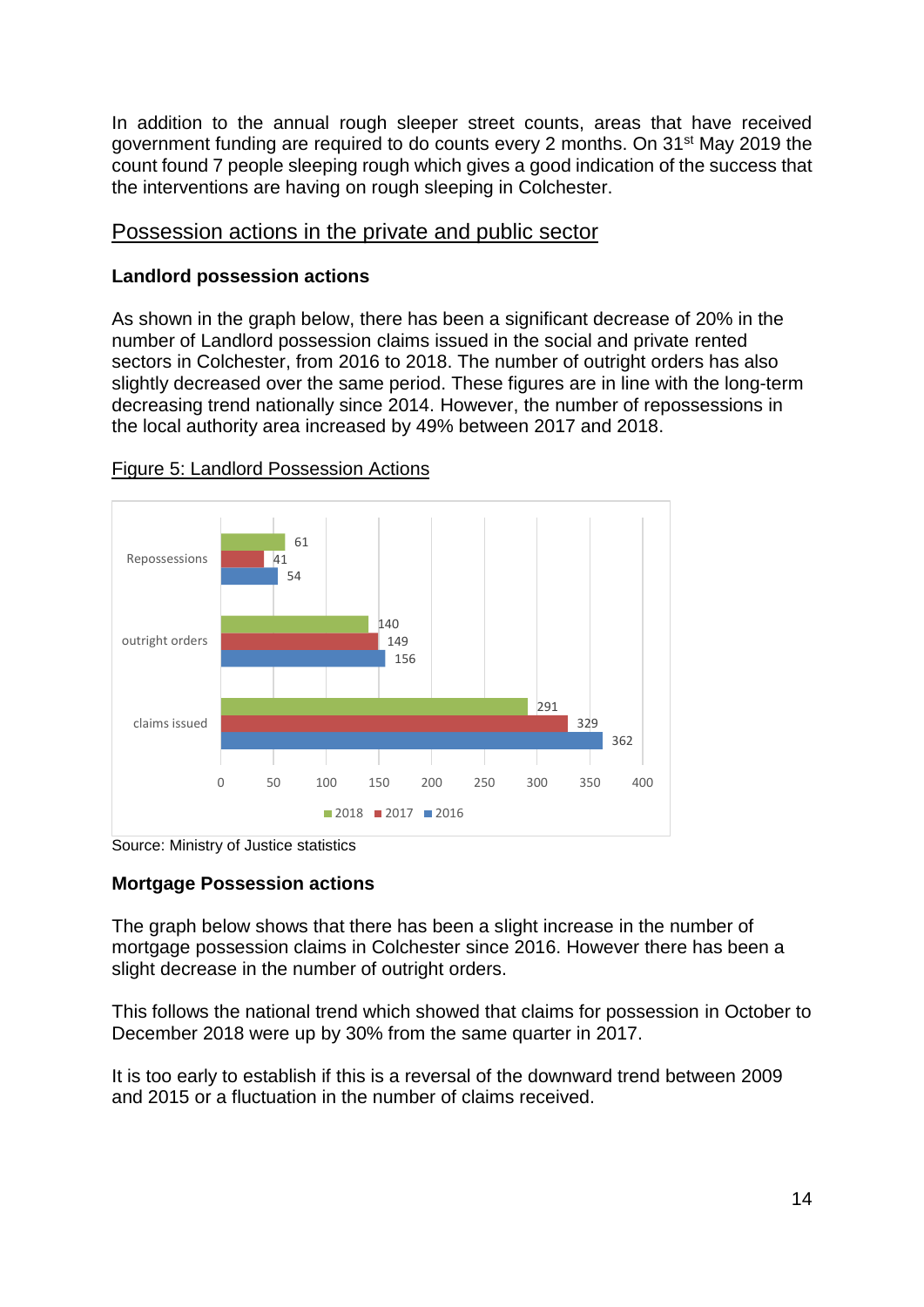



Source: Ministry of Justice (MOJ) statistics

The number of repossessions has fluctuated over the last 3 years.

#### **Social Housing Evictions**

The table below shows the number of evictions due to rent arrears and anti social behaviour (ASB) made by Colchester Borough Homes over the last 3 years. Since 2016 there has been a reduction in evictions for rent arrears alone but an increase in evictions for households due to rent arrears and ASB. Tenancy Sustainment Officers continue to help tenants sustain their tenancies and reduce the number of those losing their properties through eviction.

#### Table 13: Evictions – CBC properties

|                  | 2016/17 | 2017/18 | 2018/19 |
|------------------|---------|---------|---------|
| For Rent Arrears |         |         |         |
| For ASB          |         |         |         |
| For Both         |         |         |         |

Source: Local Authority Housing Statistics

# Housing Standards – Private Sector dwellings

The Private Sector Housing (PSH) team is responsible for ensuring that all properties not owned by CBC are safe and do not present unacceptable hazards to occupiers. This includes the Private Rented sector, properties owned by registered providers and owner-occupied properties.

The number of service requests from tenants complaining about disrepair in their privately rented property, over the last 3 years is as follows: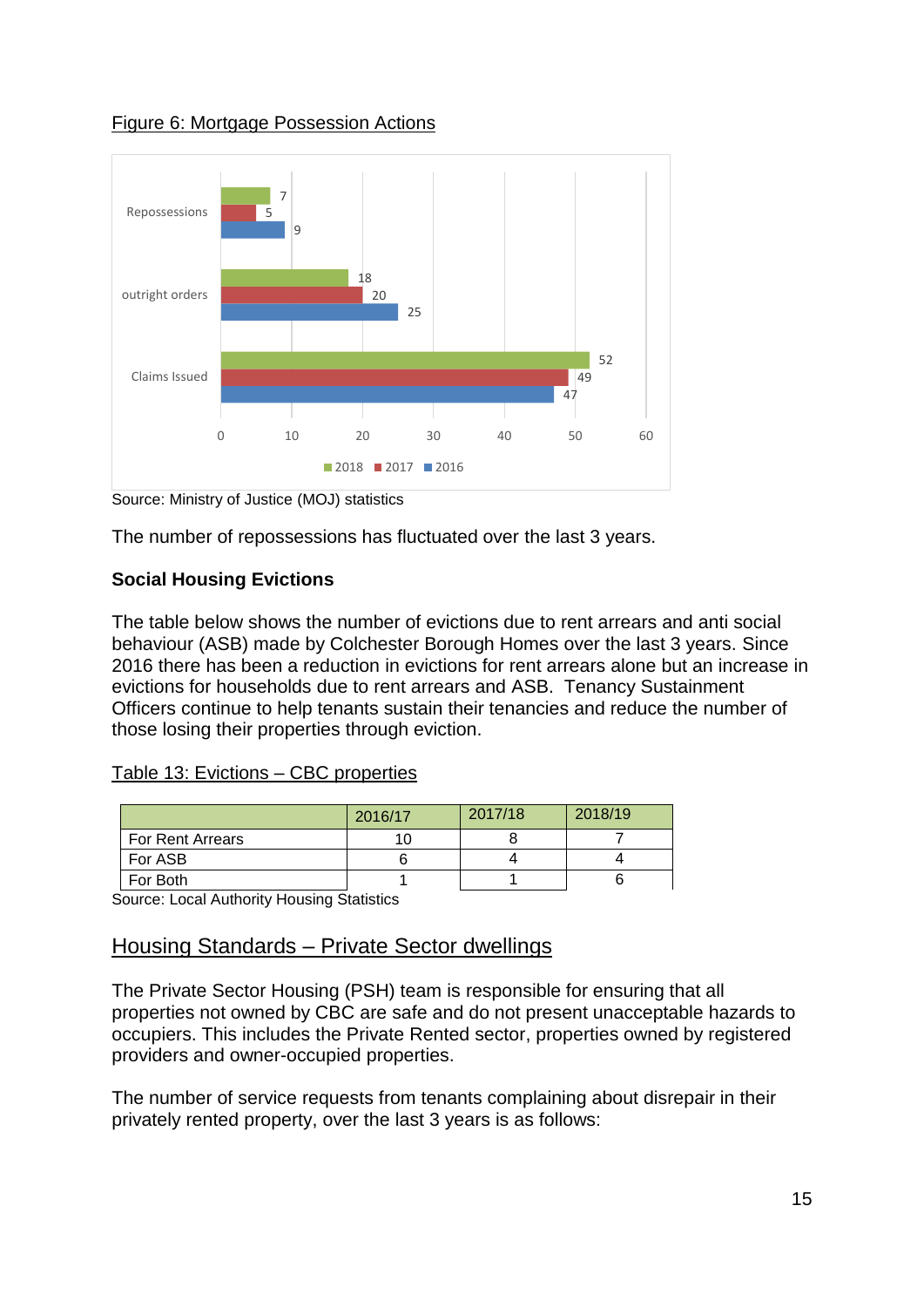#### Table 14: Service requests from tenants

| 2016-17            | $2017 - 18$ | 2018-19 |
|--------------------|-------------|---------|
| 208                | 195         |         |
| Oalisaal DOLL Jata |             |         |

Source: PSH data

Since 2014 the PSH Team has introduced a robust method of monitoring of hazards removed and homes improved. The following table shows the total number of serious hazards removed by the PSH team for the last 3 years.

#### Table 15: Serious hazards removed

| 2016-17 | 2017-18 | 2018-19 |
|---------|---------|---------|
| 324     | 326     | 324     |

Source: PSH data

The table below shows the number of homes that have been improved in the private sector over the last 3 years.

#### Table 16: Homes improved

| 2016 - 17   2017 - 18 |     | 2018-19 |  |
|-----------------------|-----|---------|--|
| 158                   | 112 | 90      |  |
| Cauraa: DC∐ data      |     |         |  |

Source: PSH data

The following table shows the number of Improvement Notices served for Category 1 and 2 hazards on non-compliant landlords to secure compliance with housing standards, over the last 3 years.

#### Table 17: Improvement Notices served

| $2016 - 17$ | 2017-18 | 2018-19        |
|-------------|---------|----------------|
|             |         | $\overline{A}$ |

Source: PSH data

#### **Disabled Facilities Grants**

Colchester Borough Council administers Disabled Facilities Grants (DFGs) to criteria set out by the Government. The grants are paid after completion of works to adapt properties to enable people with disabilities to continue to live in them.

The graph below shows the number of DFG's completed over the last 3 years.